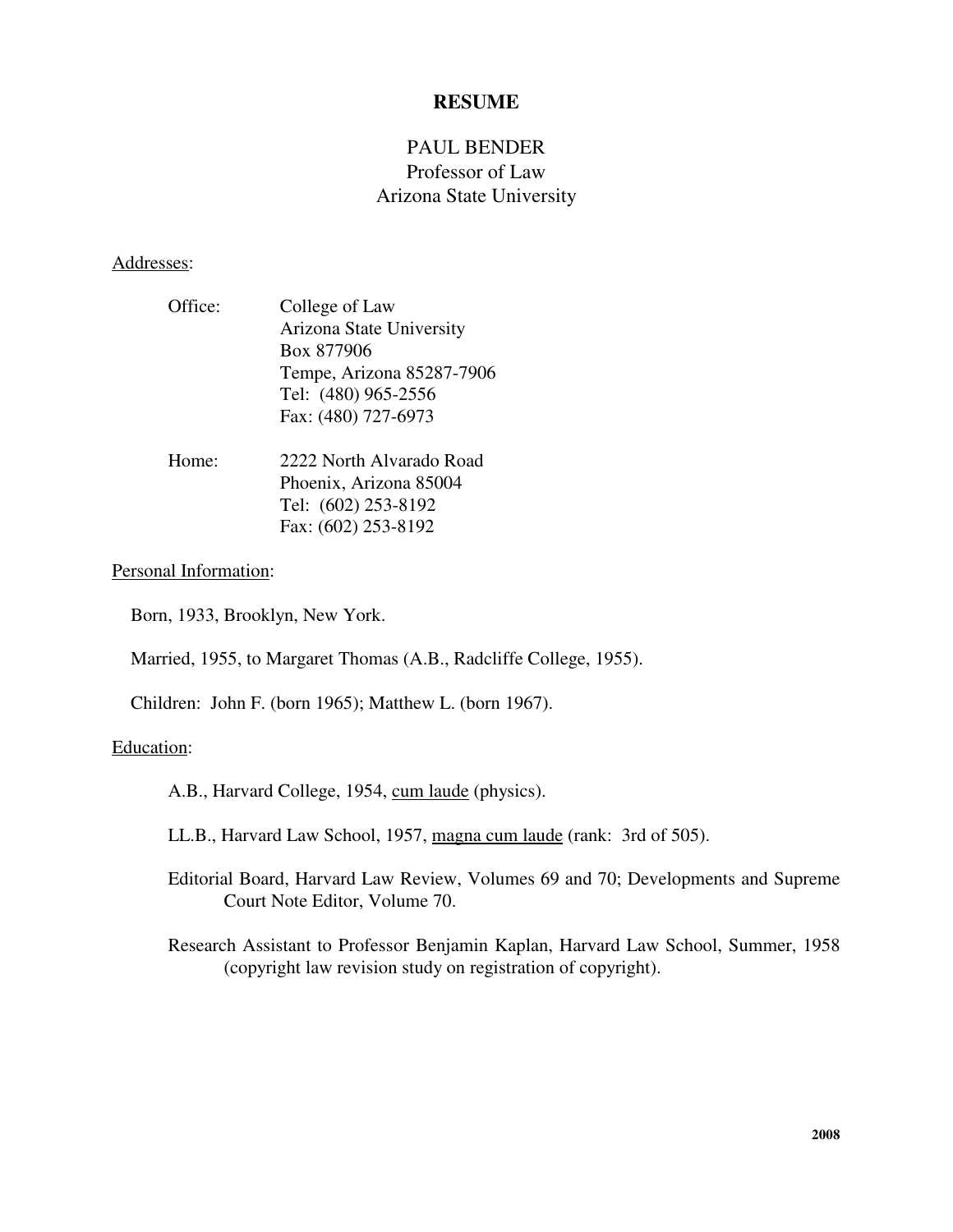### Clerkships and Fellowships:

Frederick Sheldon Traveling Fellow, Harvard University, 1957-1958;

Law Clerk, Judge Learned Hand, United States Court of Appeals for the Second Circuit, 1958-1959;

Law Clerk, Justice Felix Frankfurter, Supreme Court of the United States, 1959-1960.

#### Employment:

### Academic:

Assistant Professor, University of Pennsylvania Law School. 1960-1963;

Visiting Assistant Professor, Stanford Law School, Summer, 1962;

Associate Professor, University of Pennsylvania Law School, 1963-1966;

Professor, University of Pennsylvania Law School, 1966-1984;

Dean and Professor of Law, Arizona State University College of Law, 1984-1989; Professor of Law, 1989 to present..

#### Academic Subjects:

Constitutional Law; Individual Rights; U.S. Supreme Court; Arizona Constitutional Law; Indian Law.

## Law Practice:

Associate, Paul, Weiss, Rifkind, Wharton & Garrison, New York, N.Y., 1957;

Assistant to the Solicitor General of the United States, U.S. Department of Justice, Summer, 1963; Summer, 1964; 1965-1966;

Principal Deputy Solicitor General of the United States, 1993-1996.

#### Major Advisory Positions:

Project Director, Study of Criminal Justice Reform in Philadelphia, Greater Philadelphia Movement, 1967-1968;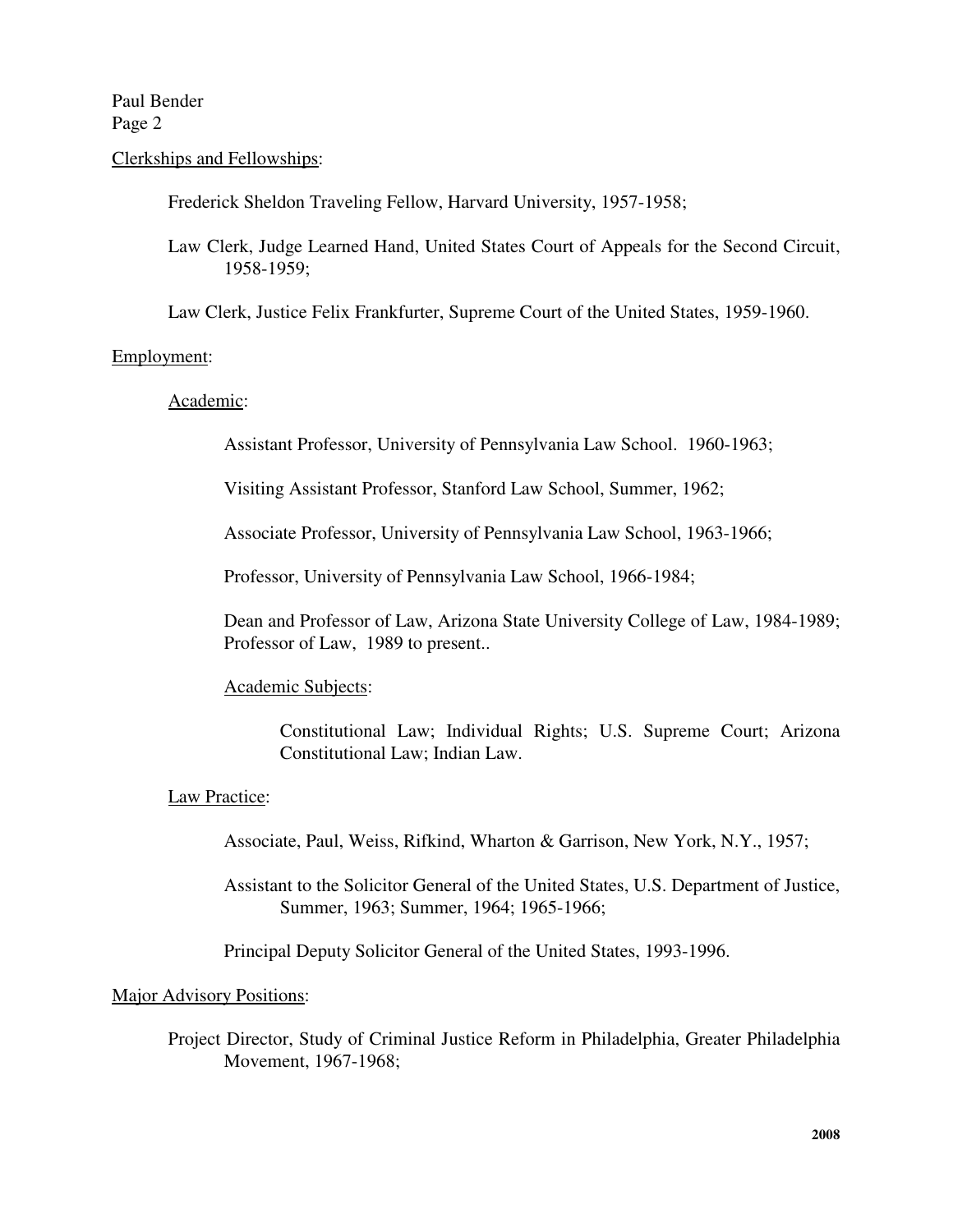General Counsel, United States Commission on Obscenity and Pornography, 1968-1970;

- Senior Advisor and Reporter, Panel on Human Rights and United States Foreign Policy, United Nations Association of the USA, 1978-1979;
- Consultant, Canadian Department of Justice, Charter Litigation and Issues Relating to Free Expression and Equality Rights, 1984;

Chair, Governor's Task Force on Medical Malpractice Insurance, State of Arizona, 1988-89;

- Facilitator, National Dialogue Between the Museum Community and Indian Tribes RegardingRepatriation of Human Remains and Religious and Cultural Items, Heard Museum, Phoenix, AZ, 1989-90;
- Chair, State Bar of Arizona Committee on Implementation of Victims' Rights Amendment to Arizona Constitution, 1990-91;
- Chair, Arizona Supreme Court Commission on Minorities in the Judiciary, 1991-93.
- Arbitrator for Gila River Indian Community in arbitration with State of Arizona regarding Indian Gaming, 1998;
- Neutral Arbitrator in arbitration between New Mexico Indian Tribes and the State of New Mexico regarding Indian gaming, 1998.

# Publications:

Books:

Cases and Materials on the Arizona Constitution (1997) with annual updates;

- Volume I, Political and Civil Rightsin the United States, 4th ed. (with N. Dorsen and B. Neuborne), Little Brown & Co., 1976 (primary responsibility for Chapters on Privacy, Defamation, Obscenity, Commercial Speech, the Right to Travel and the Rights of Mental Patients, Prisoners and Military Personnel);
- Volume II, Political and Civil Rights in the United States, 4th ed. (with N. Dorsen, B. Neuborne, and S. Law), Little Brown & Co., 1979 (primary responsibility for Chapters on Equal Protection, State Action, Congressional Power, Post Civil War Legislation and Title VI of the 1964 Civil Rights Act);
- Supplements to Volumes I and II, Political and Civil Rights in the United States, 4th ed. (with N. Dorsen, B. Neuborne, S. Law and J. Gora), 1978, 1980, 1981, 1982;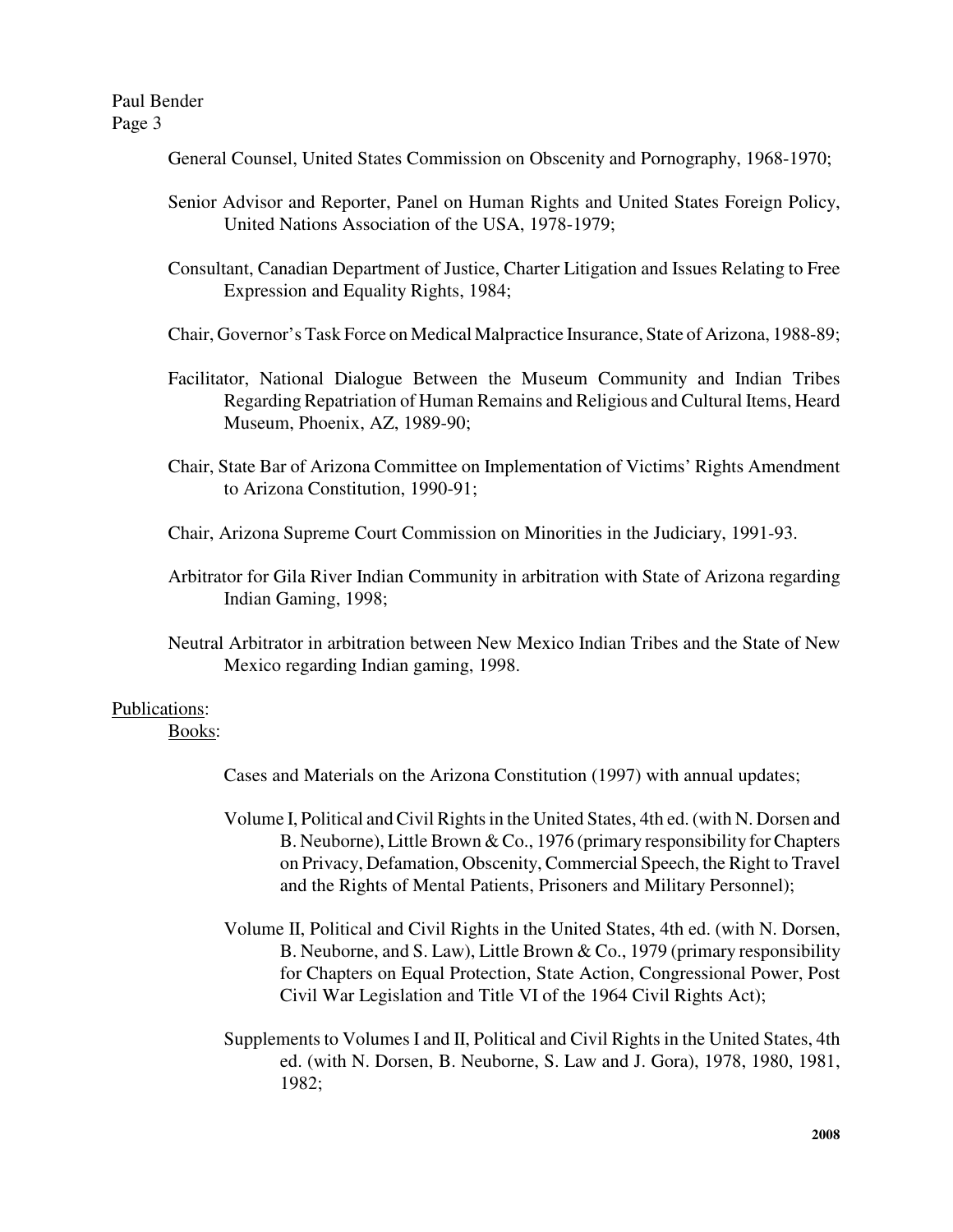> Materials on Litigation, Reginald Heber Smith Community Lawyer Fellowship Program (with A. Amsterdam, 1968), (with A. Amsterdam and R. Sobel, 1969).

### Articles and Reviews:

### Student Notes:

Developments in the Law, Defamation, 69 Harv. L. Rev. 875 (1956) (group note);

Book Note: Professional Negligence, 69 Harv. L. Rev. 790 (1956);

The Supreme Court, 1955 Term, 70 Harv. L. Rev. 95 (1956) (supervising editor);

Developments in the Law, Remedies Against the United States and Its Officials, 70 Harv. L. Rev. 827 (1957) (supervising editor).

Articles, Book Chapters, and Reviews:

The Retroactive Effect of an Overruling Constitutional Decision, 110 U. Pa. L. Rev. 650 (1962);

Product Simulation, 64 Colum. L. Rev. 1228 (1964);

- The Definition of "Obscene" Under Existing Law, in Vol. II, Technical Report of the Commission on Obscenity and Pornography (1970);
- Implications of Stanley v. Georgia, in Vol. II, Technical Report of the Commission on Obscenity and Pornography (1970);

The Techniques of Subtle Erosion: The Nixon Court, Harper's Magazine, December, 1972 (winner of American Bar Association Gavel Award, 1973);

The Obscenity Muddle, Harper's Magazine, February, 1973;

The Privacies of Life, Harper's Magazine, April, 1974;

The Reluctant Court, Civil Liberties Review, Fall, 1975;

Constitutional Law, in Society of American Law Teachers, Looking at Law School (Taplinger, 1977, 1984, 1996 revised ed.);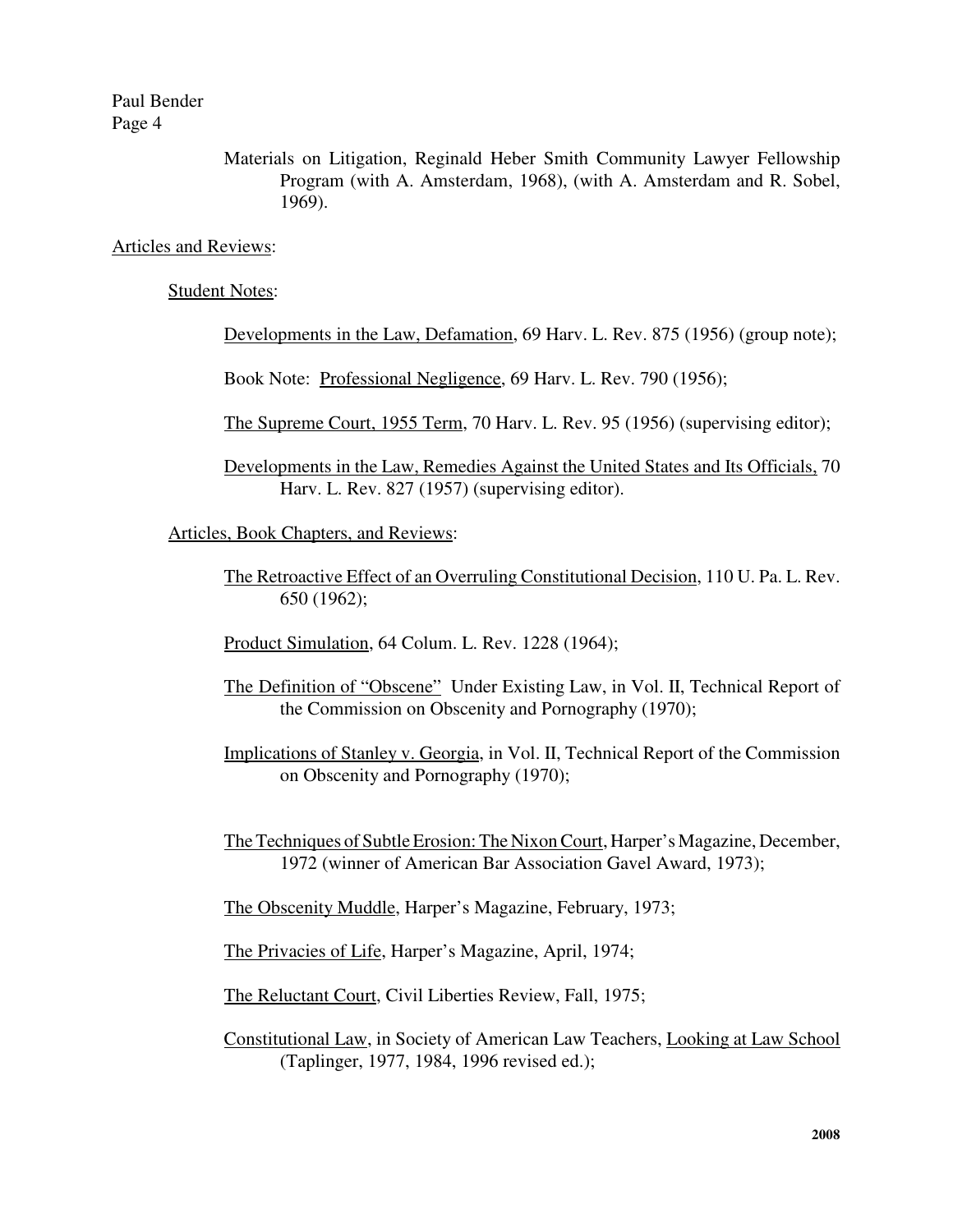- Book Review: The Brethren (by Woodward & Armstrong), 128 U. Pa. L. Rev. 716 (1980);
- The Judicial Protection of Rights, in The U.S. Bill of Rights and the Canadian Charter of Rights and Freedoms, W. R. McKercher, ed. (Ontario Economic Council, 1983);
- Justifications for Limiting Constitutionally Guaranteed Rights and Freedoms: The Proper Role of Section One of the Canadian Charter, 13 Manitoba L. J. 669(1983);
- Book Review: Is the Burger Court Really Like the Warren Court?, Review of "The Burger Court: The Counter-Revolution That Wasn't" (Blasi, ed.), U. Mich. L. Rev. 635 (1984);
- Privacy, in Our Endangered Rights (Dorsen, ed.) (Pantheon Books, 1984);
- The Canadian Charter of Rights and Freedoms and the United States Bill of Rights: A Comparison, 28 McGill L.J. 811 (1983);
- The Obscenity and Pornography Report, in The Media, Social Science and Social Policy for Children: Different Paths to a Common Goal, Rubinstein & Brown, eds. (Ablex Publ. Corp., 1985);
- Free Expression, in The Limitation of Human Rights in Comparative Constitutional Law (Maestral, et al., eds.) (Les Editions Yvon Blais, Inc., 1986)
- Judicial Activism Under StateConstitutions, 21Rutgers L.J. 1113 (1990)(with E.M. Maltz);
- Constitutional Doctrines Relevant to Ethnic and Cultural Diversity in the United States, in Harmonizing Arizona's Ethnic & Cultural Diversity, Background Report for 60th Arizona Town Hall (1992);

1990 Arizona Repatriation Legislation, 24 Az. St. L.J. 391 (1992);

Community and the First Amendment, 29 Az. St. L.J. 485 (1997);

The Arizona Supreme Court, Its 1997-1998 Decisions, 31 Az. St. L.J. 1 (1999);

Foreword: The School Tax Credit Case – A Study in Constitutional Misinterpretation, 32 AZ. St. L.J. 1 (2000);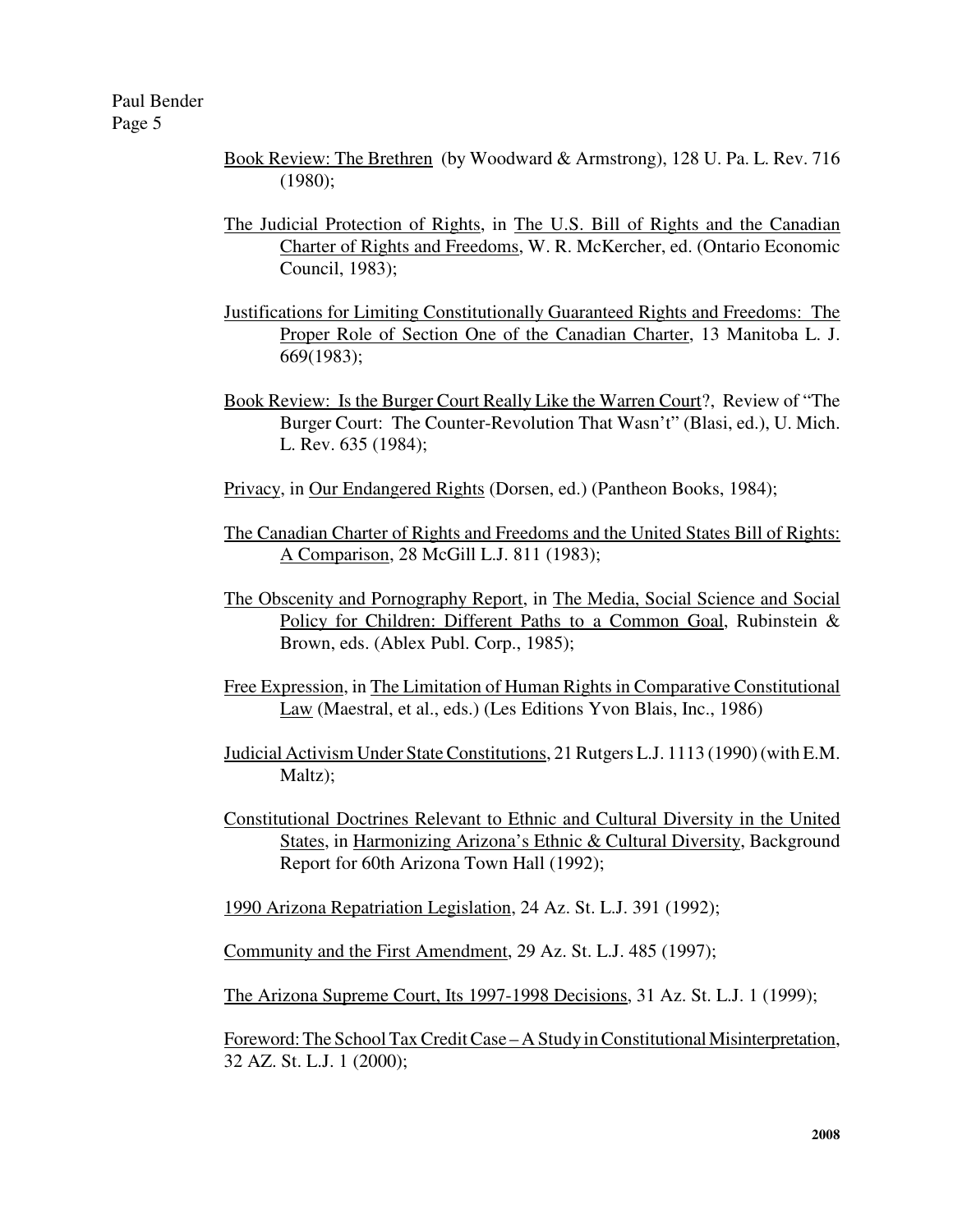> Does Copyright Violate the First Amendment?, In Kaplan, An Unhurried View of Copyright Republished with Contributions from Friends (Matthew Bender 2005);

> The Constitutionality of Proposed Federal Database Protection Legislation, 28 Dayton L.R. 143 (2003);

> Justice Stanley Feldman: An Extraordinary Judicial Career, 66 Albany L.R. 593 (2003);

> The Constitutionality of Campaign Finance Legislation After Buckley v. Valeo, 34 Az.St.L.J. 1106 (2002);

> Some Thoughts on the Interpretation of Arizona Constitutional Rights, 35 Az.St.L.J. 295 (2003).

# Other Writings:

Conversation with Learned Hand (with L. Henkin) (unpublished, 1961);

- Police Brutality in Chester, Pennsylvania, March-April 1964, Report prepared for the Greater Philadelphia Branch of the American Civil Liberties Union, 1964;
- The 24-Hour Magistrate's Court in Philadelphia, Report prepared for the Philadelphia District Attorney and the Greater Philadelphia Movement, 1968;
- Obscenity Controls, Consultant's report for the National Commission on Reform of Federal Criminal Laws, (in Working Papers of the Commission, pp. 1203 et. seq., GPO 1970);
- Legal Considerations Relating to Erotica, Legal Panel Report of the Commission on Obscenity and Pornography, (in Report of the Commission, pp. 293, *et. seq*., 1980 (reporter and principal draftsperson);
- Legislative Recommendations and Drafts of Proposed Legislation, in Report of the Commission on Obscenity and Pornography, 1970, pp. 51 et. seq., 1980 (reporter and principal draftsperson);
- Cases and Materials on Federal Civil Rights Legislation (unpublished teaching materials, 1971);

Cases and Materials on Prisoner's Rights (unpublished teaching materials, 1972);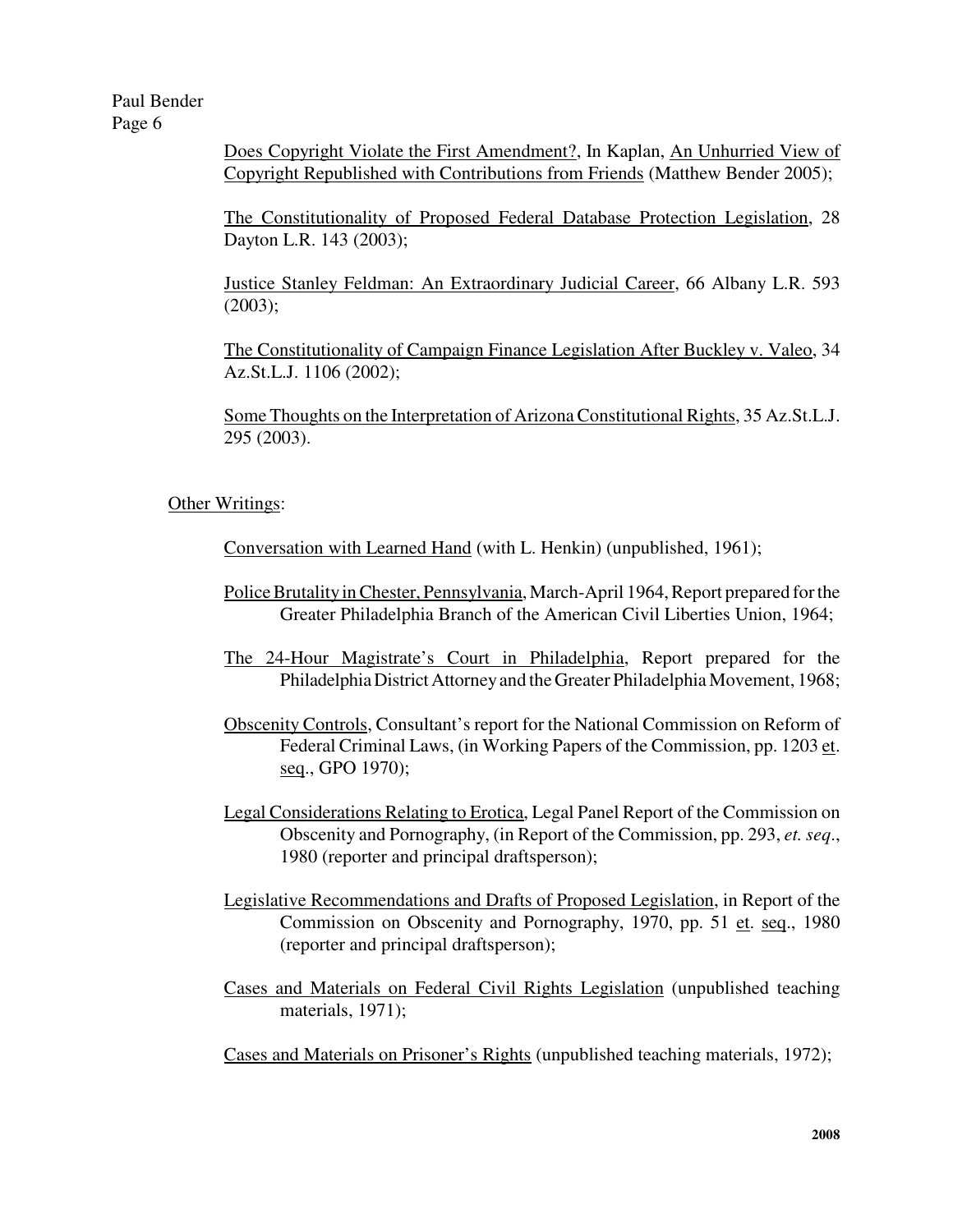Materials for Law School 1: Contemporary Legal Issues (unpublished teaching materials for undergraduate course in constitutional law, Univ. of Pa., 1972);

Encyclopedia Americana, "Obscenity," (Vol. 20, p. 595, 1980);

- Report on the Deliberations of the Committee on Maintenance of Revolutionary Values, Bicentennial Conference on the United States Constitution (with M. Field) (American Academy of Political and Social Science, 1980; also in The Annals, July 1976);
- United States Foreign Policy and Human Rights: Principles, Priorities, Practice, United Nations Association of the USA, National Policy Panel Report, 1979 (reporter and principal draftsperson);
- Encyclopedia of American Constitutional Law, (Levy & Karst, eds.), Retroactivity of Judicial Decisions (1985);
- Report of the Panel for a National Dialogue on Museum/Native American Relations, Heard Museum, Phoenix, Arizona, 1990;
- Frequent Op-Ed. articles on State and National Legal Issues, Arizona Republic and other newspapers, 1990-1997.

Scholarly Lectures and Presentations:

- Annual Lectures on Current U.S. Supreme Court Decisions and Developments, Earl Warren Legal Training Program, NAACP Legal Defense Fund, Airlie House, VA, 1976- 1992; 1997-present;
- Lectures on The American Bill of Rights, Annual Human Rights Seminar, Canadian Human Rights Foundation, University of Prince Edward Island,Charlottetown, P.E.I., 1980- 1987;
- Lectures on Recent U.S. Supreme Court Decisions, Pennsylvania Superior Court Judges Seminar, Philadelphia, PA, (1981-1983).
- Six Lectures: The Supreme Court and the Resolution of Current Political Controversies, Continuum Program, College of General Studies, University of Pennsylvania, Philadelphia, 1978;
- Constitutionality of Bar Examinations, Address to the Annual Meeting of the National Conference of Bar Examiners, San Francisco, CA, August 1972 (reprinted in 42 The Bar Examiner 55 (1973));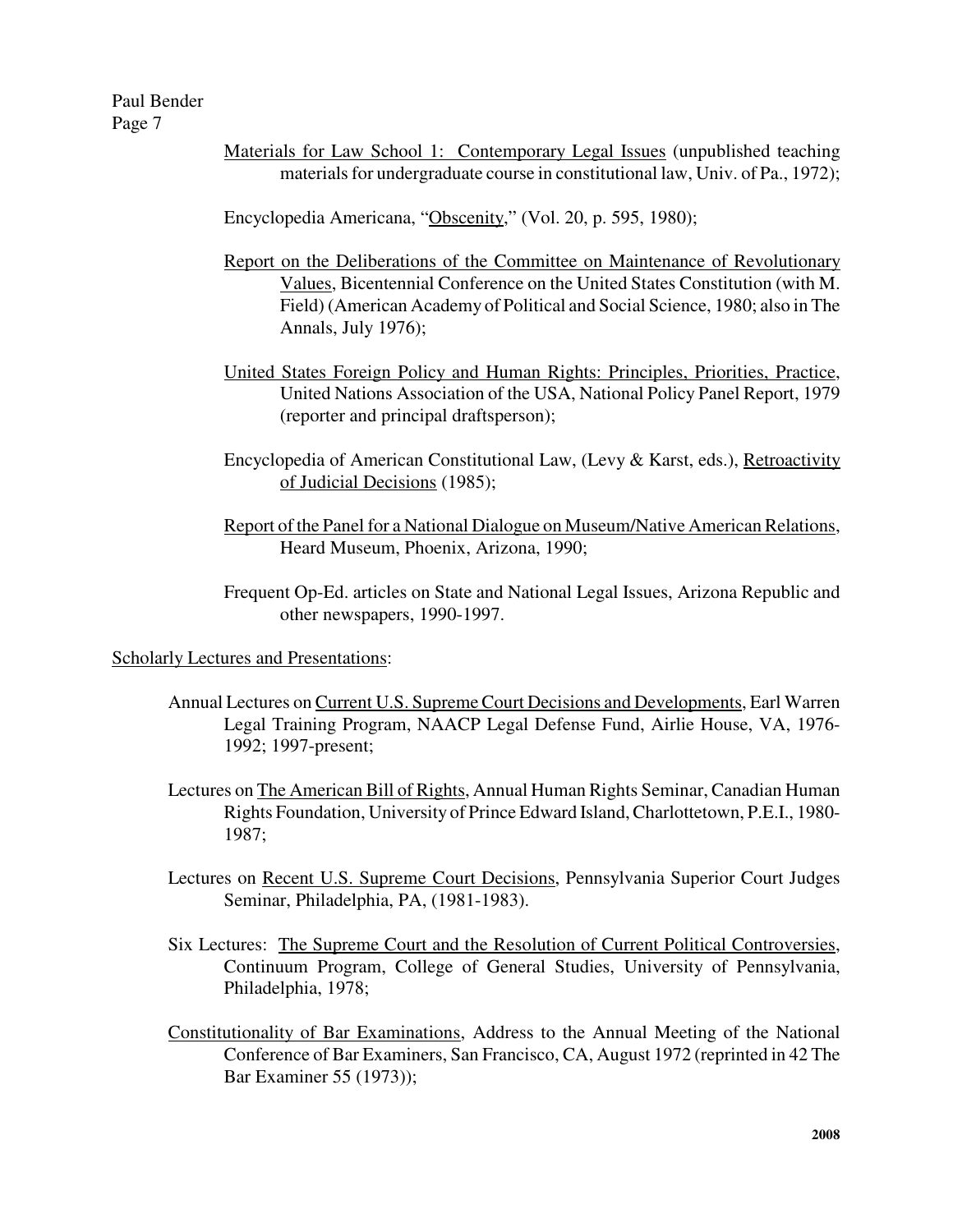The Impact of Griswold v. Connecticut, Address to the 10th Anniversary Seminar in Celebration of the Griswold Decision, Planned Parenthood League of Connecticut, New Haven, CN, 1975;

Colloquium on Obscenity, Annenberg School, University of Pennsylvania, 1976;

- Challenging Professional Authority: Socratic Dialogue and Discussion, Annenberg School Conference on the Media and the Professions, University of Pennsylvania, 1979;
- Judicial Disciplinary Proceedings and The Separation of Powers, Second Circuit Judicial Conference, 1979;
- Responding to a "Wrong" Decision of the Supreme Court, Address to the Annual Meeting of the St. Thomas More Society, Philadelphia, PA, 1979;
- The Burger Court and the First Amendment, Saturday Morning Forum, Alumni Society of the University of Pennsylvania Law School, March, 1980;
- The First Amendment and the Conduct of Judicial Business, American Bar Association, Appellate Judges' Seminar, Philadelphia, October, 1981;
- The Equal Protection Clause, ABA Appellate Judges Seminar, Palm Beach, FL, March 1982;
- The Canadian Charter of Rights and the Limits of the Criminal Sanction, Dalhousie Law School, Halifax, Canada, March 1982;
- The Judicial Protection of Rights, Conference on the U.S. Bill of Rights, Implications for Canada, University of Western Ontario, Canada, March 1982;
- Distinguished Guest Lecturer, University of Alberta Law School, Edmonton, Canada, January 1983, (Lectures on the U.S. Bill of Rights and the Canadian Charter of Rights and Freedoms);
- The First Amendment, Feminism and Pornography, Lecture and Panel Discussion, (University of Michigan Law School, April 1983);
- Keynote speaker, The Charter After 18 Months, National Conference of the Canadian Institute for the Administration of Justice, Winnipeg, Canada, October, 1983;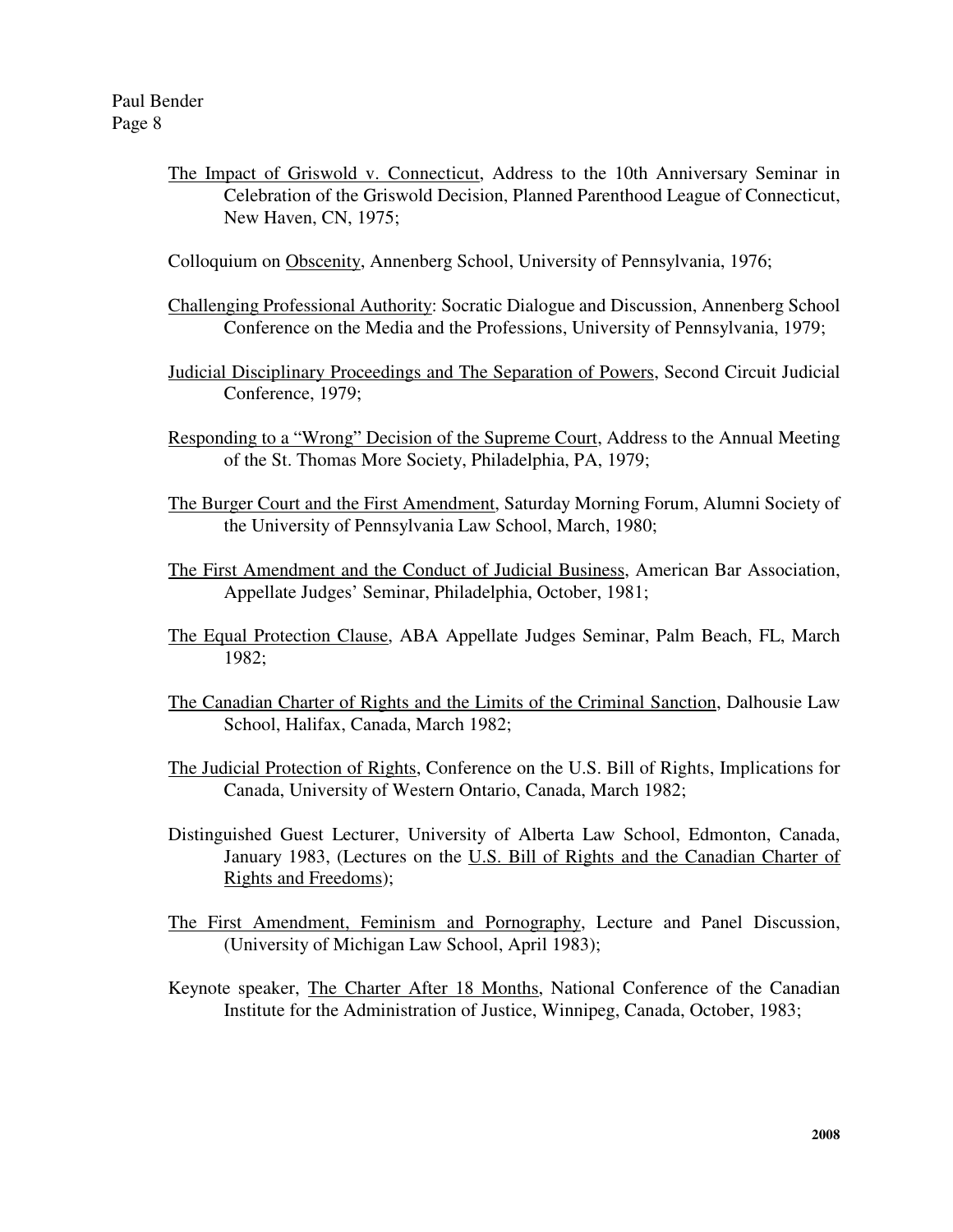Paul Bender

Page 9

- European, United States and International Law Relevant to the Canadian Charter of Rights and Freedoms, Canadian Institute for the Administration of Justice, Winnipeg, Canada, October, 1983;
- The Canadian Charter and the U.S. Bill of Rights, Dalhousie University Law School, Halifax, Canada, July, 1984;
- Enforcement of Charter Rights, Judge's Day Program, Canadian Bar Association Convention, Winnipeg, Canada, August, 1984;
- An American Constitutional Lawyer Looks at the Canadian Charter, University of Toronto Law School, Toronto, Canada, September, 1984;
- The Canadian Charter and the U.S. Bill of Rights, McGill UniversityLaw School, Montreal, Canada, 1985;
- Free Expression Rights, paper presented at Conference on Human Rights in Comparative Constitutional Law, Institute of Comparative Law, McGill University, Montreal, Canada, 1985;
- Judicial Control of the Press, the U.S. Experience, Conference on the Courts and the Media, Canadian Institute for the Administration of Justice, Montreal, Canada, 1987;
- Censorship in the U.S., Conference on the Suppression of Knowledge, Philadelphia Library Consortium, Library Company of Philadelphia, 1988;
- The Equal Protection Clause, Federal Judicial Center Lectures for Federal District and Circuit Judges, Berkeley, CA, 1986, 1987;
- Recent Supreme Court Civil Rights and Civil Liberties Decisions, Federal Judicial Center Lectures for Federal District and Circuit Judges: 9th Circuit, Monterey, CA, 1988, 1989; 6thCircuit,Cincinnati, OH, 1988; 8th and 10thCircuits, San Diego,CA, 1989;
- Understanding the Executive, Legislative and Judicial Branches, 5th Annual Arizona Legislator's Institute, Morrison Institute for Public Policy, 1988;
- Distinguished guest lecturer, University of Manitoba Law School, The U.S. Supreme Court (1996);
- Distinguished guest lecturer, University of Victoria Law School, The First Five Years of the Canadian Charter of Rights and Freedoms (1989);

The Solicitor General's Office, 11th Circuit Judicial Conference (1995);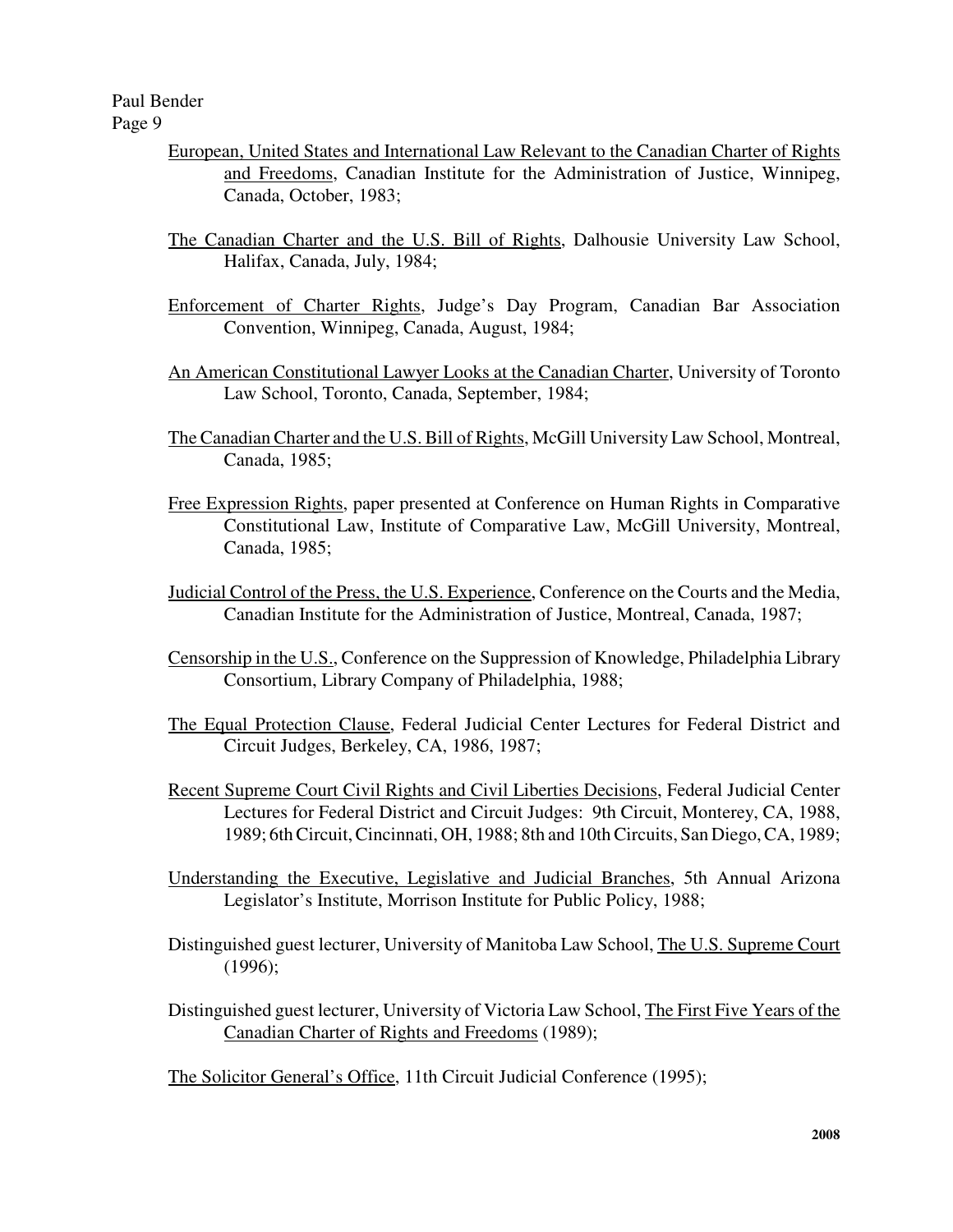The Supreme Court Today, State Bar of Arizona (1997);

Qualified ImmunityandThe Prison LitigationReform Act, FederalJudicialCenter,Lectures for federal district judges (1997);

Lying in Newsgathering, ABA Media Law Section, 1998;

Recent U.S. Supreme Court Developmentsin Individual Rights, Wisconsin State Bar, 1998.

Public Interest Litigation:

- Counsel for applicants to the Pennsylvania Bar challenging the racially discriminatory impact of the Pennsylvania bar examination (1970-1972);
- Co-SpecialCounselforthe United States Federal ElectionsCommission inBuckleyv. Valeo (D.C. Cir. and U.S. Supreme Ct., 1975-1976);
- Special Counsel for U.S. Senator Robert Morgan and the U.S. Senate regarding Speech and Debate Clause issues in the Japanese Electronics Antitrust Litigation (E.D. Pa., 1978);
- Co-Special Counsel for the Supreme Court of Pennsylvania in Philadelphia Newspapers v. Jerome (U.S. Sup. Ct. 1979) (press access to judicial suppression hearings);
- Special Counsel for the Pennsylvania Judicial Inquiry and Review Board in First Amendment Coalition v. Judicial Inquiry and Review Board (E.D. Pa., 1983) (press access to proceedings of judicial disciplinary board);
- Counsel for the American Civil Liberties Union in challenges to conditions of confinement at Dallas institution for Defective Delinquents (E.D. Pa., 1965); the constitutionality of Mayor's proclamation banning outdoor meetings in Philadelphia (U.S. Sup. Ct., 1970); vagrancy arrests in Aspen, CO (D. Colo. 1968); Pennsylvania abortion funding legislation (3rd Cir. 1980); Arizona Individual Tax Credit Program for Private and Religious School Scholarships (U.S. Sup.Ct., D.Az 9<sup>th</sup> Cir. U.S. Sup.Ct. (2000-present); Az. Corporate Tax Credit Program (Az.Sup.Ct. 2006-present).
- Ad-World v. Township of Doylestown, (3rd Cir. 1982) (challenge to ordinance banning unauthorized distribution of free community newspapers);
- Price v. Cohen (E.D. Pa. 1982; 3rd Cir. 1982) (challenge to constitutionality of 1982 PA Welfare Reform Act);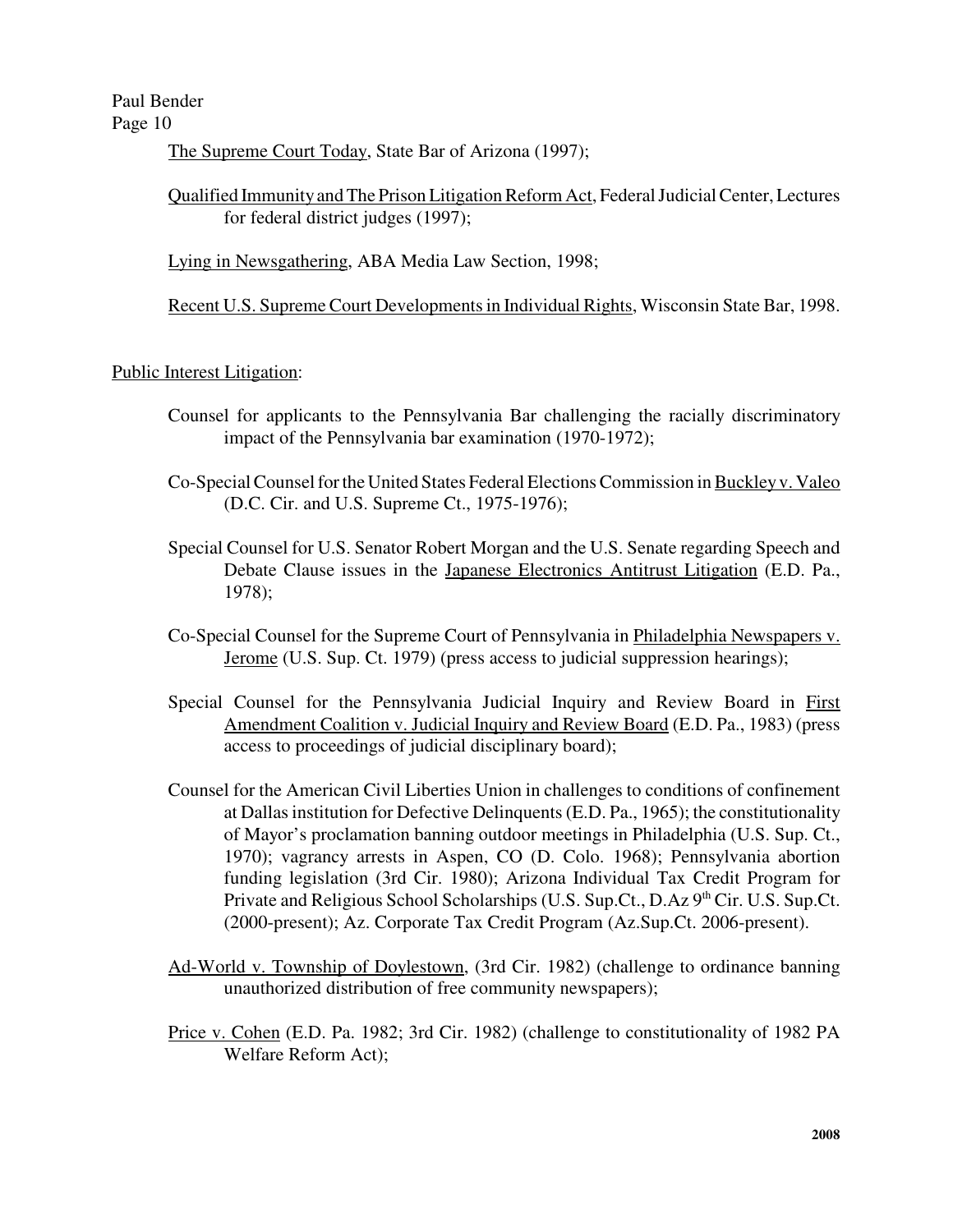Arizona State Senate v. Arizonans for Fair Representation, U.S. Supreme Court (1992);

- As Principal Deputy Solicitor General of the United States from 1993-1996, argued on behalf of the United States in 15 cases in the U.S. Supreme Court and had principal responsibility for the United States, briefs in about 60 U.S. Supreme Court cases, including the equal protection cases in which the U.S. was involved, cases under federal civil rights statutes and cases involving freedom of expression and freedom of religion;
- Counsel for respondent in Stewart v. Martinez-Villareal, 66 U.S.L.W. 4352 (U.S. Sup. Ct. 1998);
- Counsel for respondent in South Dakota v. Yankton Sioux Tribe, 66 U.S.L.W. 4092 (U.S. Sup. Ct. 1998);

Amicus Curiae at the Court's invitation in Beeles v. Offset Corp., Ariz. Supreme Ct., 1998.

Legislative Testimony:

- Hearings before Constitution Subcommittee, Committee on the Judiciary, U.S. Senate, Proposed Constitutional Amendment on School Prayer (June 27, 1983);
- Hearing before the Subcommittee on Oversight and Management, Committee on Governmental Affairs, U.S. Senate, Social Security Disability Reviews (S. Hrg. 98-296, pp. 100, 140, 98th Cong. 1st Sess. June 8, 1983);
- Hearings before the Committee on the Judiciary, U.S. Senate, Proposed Constitutional Amendment to Permit Voluntary School Prayer, (S. J. Res. 199, Sept. 16, 1982; pp. 385, 454);
- Hearings before the Subcommittees on Judicial Machinery and Constitution of the Committee on the Judiciary U.S. Senate, on Judicial Discipline and Tenure (96th Cong., 1st Sess., June 25, 1979, p. 118);
- Hearings before the Subcommittee on Civil and Constitutional Rights, of the Committee on the Judiciary, U.S. House of Rep., Proposed Constitutional Amendments on Abortion (94th Cong. 2nd Sess., Feb. 5, 1976, p. 113);
- Public Hearing on House Bill No. 1725, Pa. House of Representatives Committee on Health and Welfare, Proposed 1981 Abortion Control Act (Sept., 1981);
- Hearing on Proposal to Modify Funding of IOLTA (Interest on Lawyers Trust Accounts) Program, Judiciary Committee of Arizona State Senate, 1988;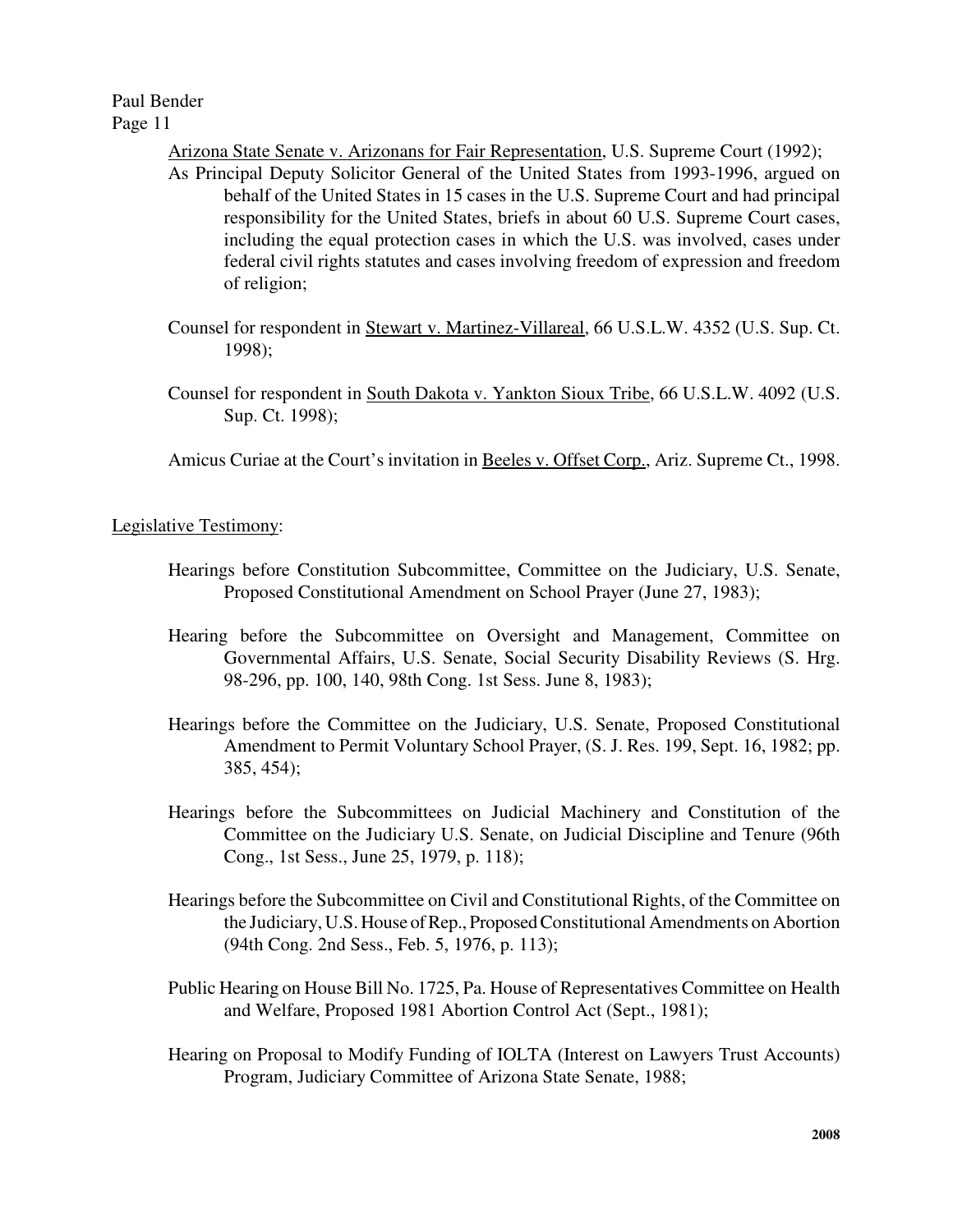> Hearing Before the Select Committee on Indian Affairs, U.S. Senate, Native American Grave and Reburial Protection Act, (101st Cong. 2nd Sess) (1990).

> Hearing Before the Select Committee on Indian Affairs, U.S. Senate, the 9th Circuit's *Kennewick Man* decision.

## UNIVERSITY, COMMUNITY AND PROFESSIONAL SERVICE:

#### At University of Pennsylvania:

Law School Representative, University Council, 1970-1972;

Steering Committee, University Council, 1970-1972;

- Law School Representative to the State Board of Law Examiners, 1971-1973;
- Member, Faculty Senate Committee on Academic Freedom and Responsibility, 1974-1976;
- Chair, Advisory Committee to the University of Pennsylvania Department of Recreation and Athletics regarding policy for the Levy Tennis Pavilion, 1979-1980;

Chair-Elect, Chair and Past-Chair, University Faculty Senate, 1979-1982;

Chair, University Council Steering Committee, 1980-1981;

Member, Consultative Committee for the Selection of a University President, 1980;

- Chair, Ad Hoc University Council Committee on the Codification of Presidential Search Procedures, 1981-1983;
- Member, WXPN Governing Board, (University Radio Station) 1982-1984;
- Member, Task Force on Reform of University Judicial Procedures (Chair, subcommittee on Faculty Grievance Procedures), 1982-1983;

Member, Faculty Council on Undergraduate Education, 1983-1984;

Member, University Academic Planning and Budget Committee, 1983-1984;

Chair, Edward v. Sparer Public Interest Law Fund Committee, 1983-1984;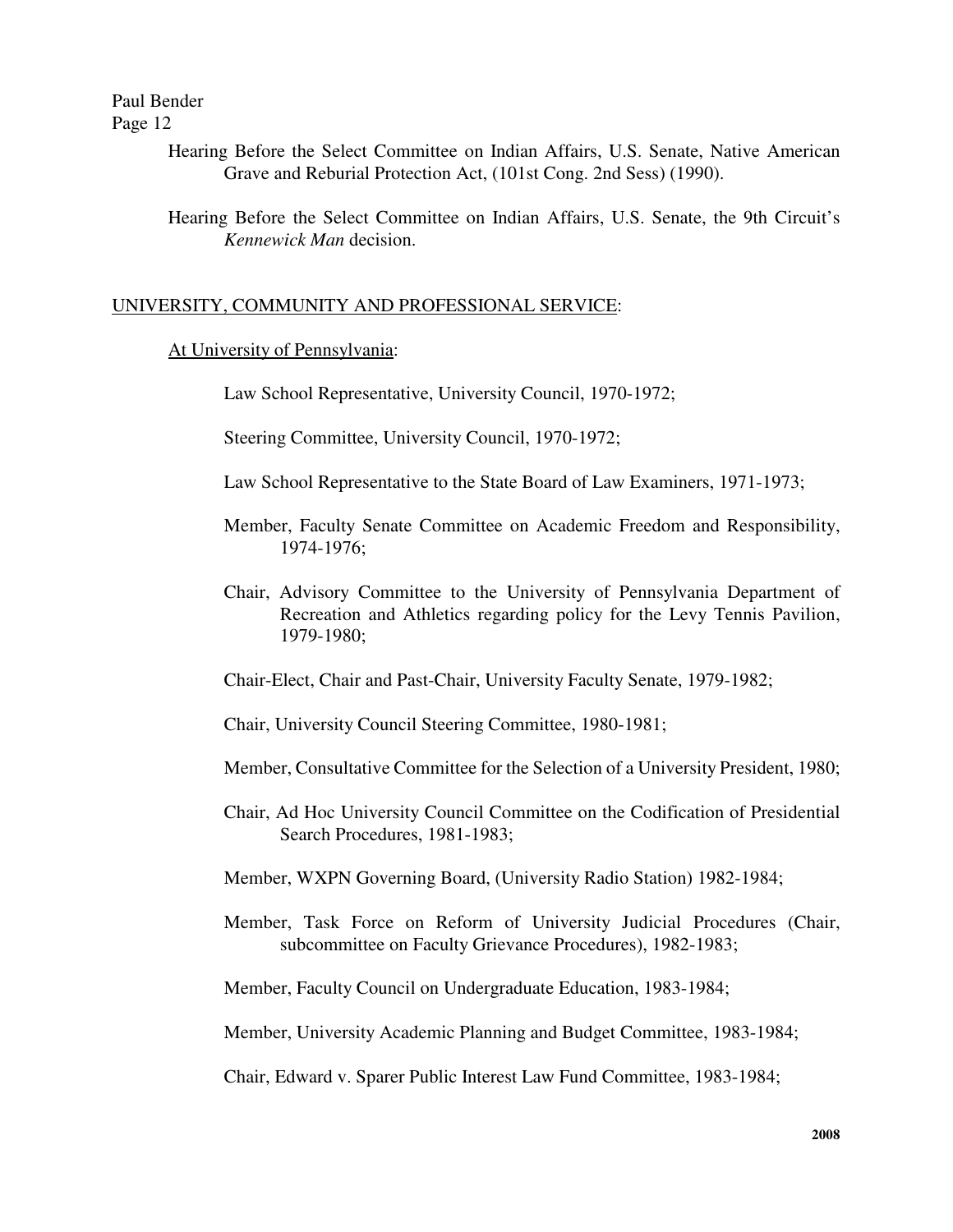- Board of Directors, American Civil Liberties Union of Pennsylvania, 1969-1973;
- Board of Directors, Greater Philadelphia Branch, American Civil Liberties Union, 1968-1973; 1980-1984.

#### At Arizona State University:

- Member, Board of Directors, Arizona Center for Law in the Public Interest, 1984 1987; Advisory Board, 1987-1990;
- Member, Board of Directors and Chair, Legislation Committee, Arizona Civil Liberties Union, 1997-2004;
- Member, Board of Governors, State Bar of Arizona, 1984-1989;
- Member, Board of Directors, Maricopa County Bar Association, 1984-1989;
- Member, National Council of the Canadian Human Rights Foundation, 1986-present;
- Member, Advisory Board, Center for Constitutional Studies, Faculty of Law, University of Alberta, Edmonton, Alberta, Canada;
- Member, Arizona Coalition on Minorities and Women in the Law, State Bar of Arizona, 1986-1990;
- Member, Merit Selection Committee for Federal Bankruptcy Judge in Arizona, Court of Appeals for the 9th Circuit, 1987;
- Member, Task Force on Court Productivity, Commission on the Courts, 1988-1990;
- Member, Committee on Judicial Education and Training, Supreme Court of Arizona, 1986-1988;
- Member, Committee on Professionalism, State Bar of Arizona, 1988-1990;
- Member, Arizona Prosecuting Attorneys Advisory Council, 1986-1989;
- Chair, Governor's Task Force on Medical Malpractice Insurance, 1988-1990;
- Moderator and Board Member, Off the Record/On the Record Debate Series, 1987- 1991;
- Chair, Search Committee for University General Counsel, 1987;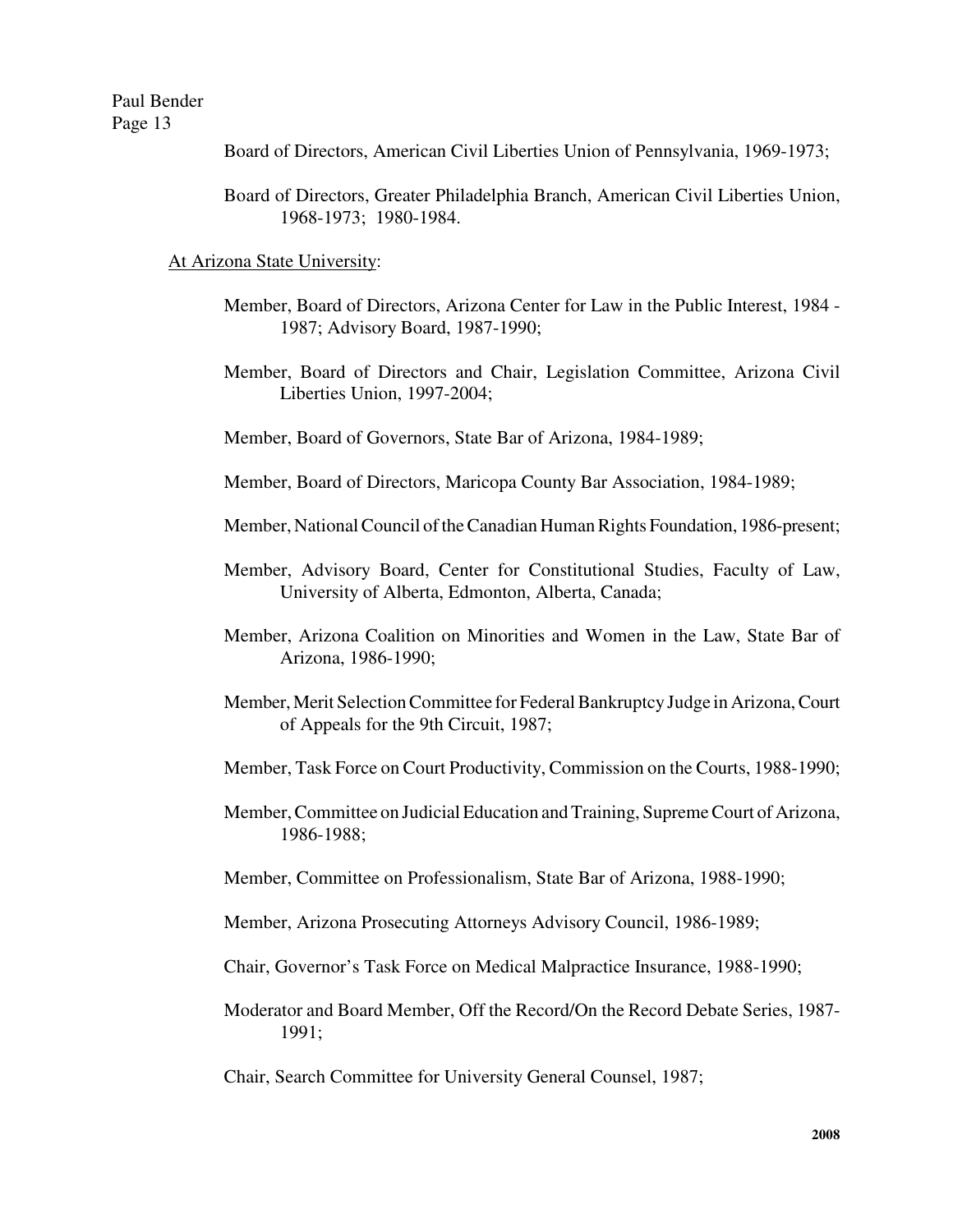Member, Search Committee for Dean of College of Fine Arts, 1986;

Member, Search Committee for University Provost and Academic Vice President, 1987-1988;

Founder, Center for National Independence in Politics, 1988;

Member, ASU Martin Luther King Day Celebration Committee, 1988-1989;

Member, Advisory Board, South Mountain High School Law Magnet Program, 1987-1993;

Member, Advisory Board, Lesbian and Gay Community Switchboard, 1988-1993;

Advisory Director, Liberty Bank, 1985-1989;

Judge, Appellate Court of the Hopi Tribe, 1988-1992;

Special MasterforDiscoveryand Settlement, AHCCCS Litigation, MaricopaCounty Superior Court, 1986-1987;

Consultant to State Senate Leadership on Impeachment Procedures, 1988;

- Consultant to the Hopi Tribe on the Organization of Hopi Tribal Court System, 1986-1988;
- Facilitator, National Dialogue Between Museums, Anthropologists, Archeologists, Native American Tribes and Traditional Tribal Leaders, American Museum Association, 1989-1990;
- Organizer, State Bar of Arizona Indian Law Section, 1989;
- Founding Member, Member, Organizing Committee and Secretary, Arizona Inn of Court, 1988-1993;
- Commentator on Legal and Constitutional Issues, KAET Horizon Program, 1985- 1993; 1996-present;
- Op-Ed Articles on Impeachment Issues and Procedures, Arizona Republic, 1988;

Consultant, State Bar Foundation Law Related Education Programs, 1987-1988;

Member, Advisory Board, National Urban Coalition, Phoenix Program, 1986-1993;